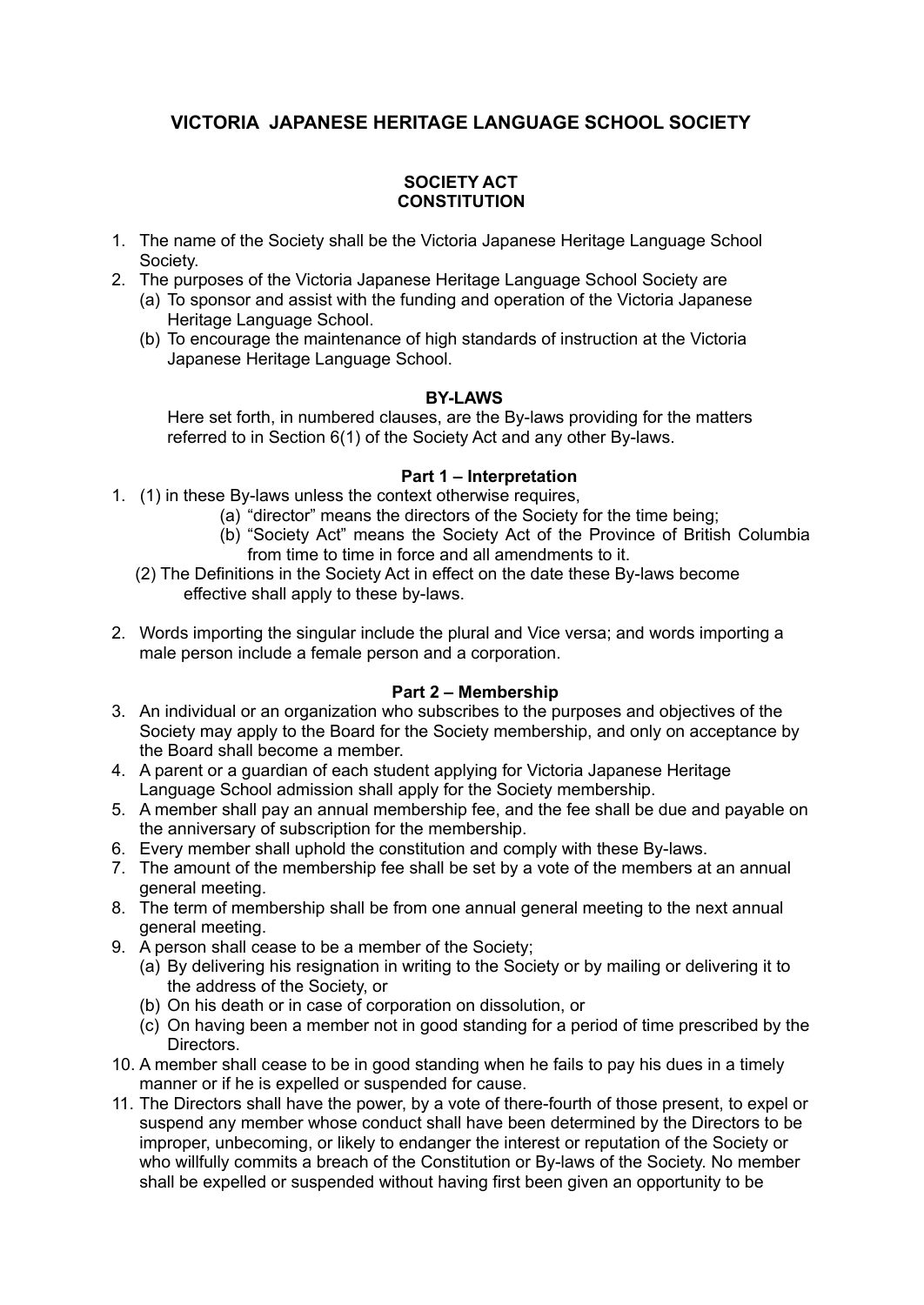heard by the Directors at a meeting called for the purpose.

# **Part 3 – Meeting of Members**

- 12. The annual general meeting of the Society shall be held once in every calendar year at such place and time as may be determined by the Directors.
- 13. Every general meeting, other than the annual general meeting, is an extraordinary general meeting.
- 14. The Directors may, whenever they think fit, convene an extraordinary general meeting.
- 15. Notice of the annual general meeting shall state the time and place and the general nature of the business to be transacted and shall be communicated by mail to each member at least 14 days before the holding of the meeting.
- 16. At the annual general meeting of the Society, reports of the Officers and Directors for the preceding year shall be received and dealt with. The Directors for the ensuing year shall be elected, and such other business to be disposed of shall be presented to such meeting. At all meetings of the members, every member present in good standing shall be entitled to one vote.
- 17. Quorum- simple majority but no less than three of the Directors duly qualified shall constitute a quorum at a Directors Meeting members in good standing shall constitute a quorum at all extraordinary and general meeting of the Society shall have received due notice of such meeting.
- 18. Method of voting at Meeting At every meeting, every resolution shall be decided by a show of hands. The chairman shall have a vote in the event of an equality of votes.

### **Part 4 – Directors**

- 19. The management and control of the Society shall be vested in a Board of Directors to consist of not less than 7 or not more than 15 members, who shall either be elected or nominated, and be acclaimed to their position at the annual general meeting of the Society. The Directors shall fill the various positions among themselves, at the first board meeting to be held within three weeks of the annual general meeting.
- 20. The positions of the Board of Directors shall include those of President, Vice-President, Secretary and Treasurer as executive directors. There may be additionally the following Committee Chairpersons: Newsletter Committee, Fundraising Committee, Membership Committee, Volunteer Coordinating Committee, Telephone Committee and etc.
- 21. The Board of Directors shall meet at least three times a year. A meeting of the Directors may be formally called by the President or the Vice- President or any two other Directors. Notice of such meeting shall be delivered or telephoned to each Director not less than five days before the meetings is to take place.
- 22. A resolution in writing signed by all the directors personally shall be valid and effectual as if it had been passed at a meeting duly called and constituted.
- 23. There shall be no remuneration paid to Directors. They shall, however, be behalf of the Society and approved by the Directors.

## **Part 5 – Duties of Officers**

- 24. The president shall perform as a Chairperson of meetings held by the Society or its Board of Directors; shall represent the Society in dealing with outside organization or designate an appropriate member of the Board to do so; shall be one of the signatories of cheques issued in the name of the Society; shall report at the annual general meeting on the programmes and activities and accomplishments of the previous year, mainly with reference to the objectives announced at the beginning of that year; and shall present at the annual general meeting a statement of the objectives for the Society for the ensuing year.
- 25. The Vice-President shall, in the absence of the President or at the behest of the President, carry out the duties of the President. Should the President resign, the Vice-President becomes a President and a new Vice-President must be selected by the **Directors**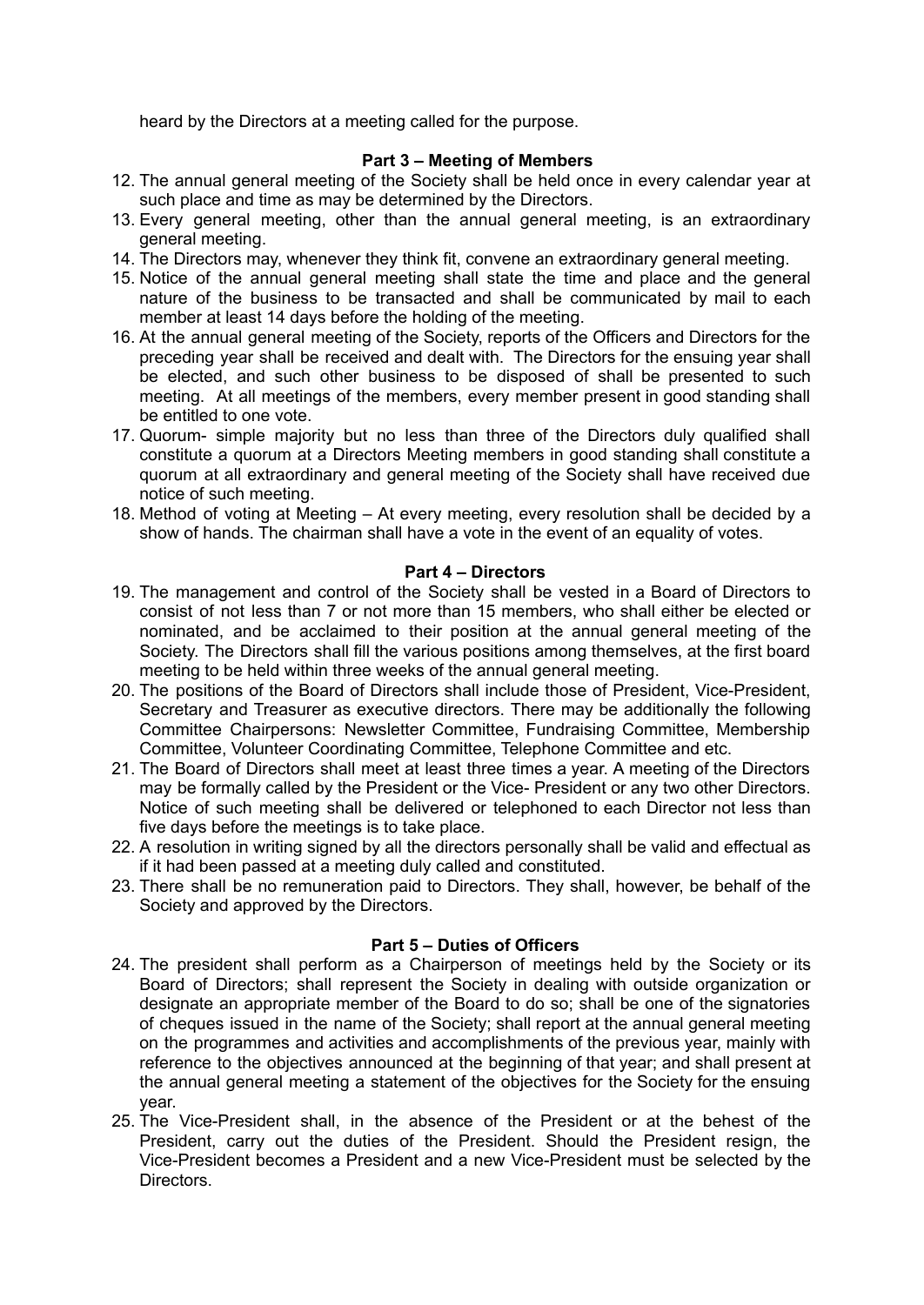- 26. The secretary of the Board shall keep the minutes of the meetings of the Society and of the Board; shall be the custodian of the seal of the Society and of all the records, correspondence and other documents belonging to the Society.
- 27. The Treasurer of the Board shall be responsible for ensuring that clear and accurate accounts of all receipts and expenditures are kept and shall be one of the signatories of the cheques issued in the name of the Society. The Treasurer shall prepare and provide financial reports at the annual general meeting.
- 28. In the case of the absence or inability to act of any officer, for any reason that the Board may deem sufficient, the Board may delegate all or any of the powers of such person to any other person or persons.
- 29. All cheques shall be signed by two Board members from among three designated at the annual general meeting. Normally, the President, the Treasurer and one other Board member shall serve as the signatories.

# **Part 6 – Borrowing**

30. The Society shall not have borrowing power.

# **Part 7 – By-laws**

- 31. The Constitution and By-laws shall not be amended and added to except by a special resolution of the Society, meaning a resolution passed by such members entitled to vote at a general meeting of which notice specifying the intention to propose the resolution as a special resolution has been duly given. Notice must be given in writing to all members at least thirty days before such a meeting.
- 32. After being admitted, a member is entitled to a copy of the Constitution and By-laws upon paying the sum of one dollar.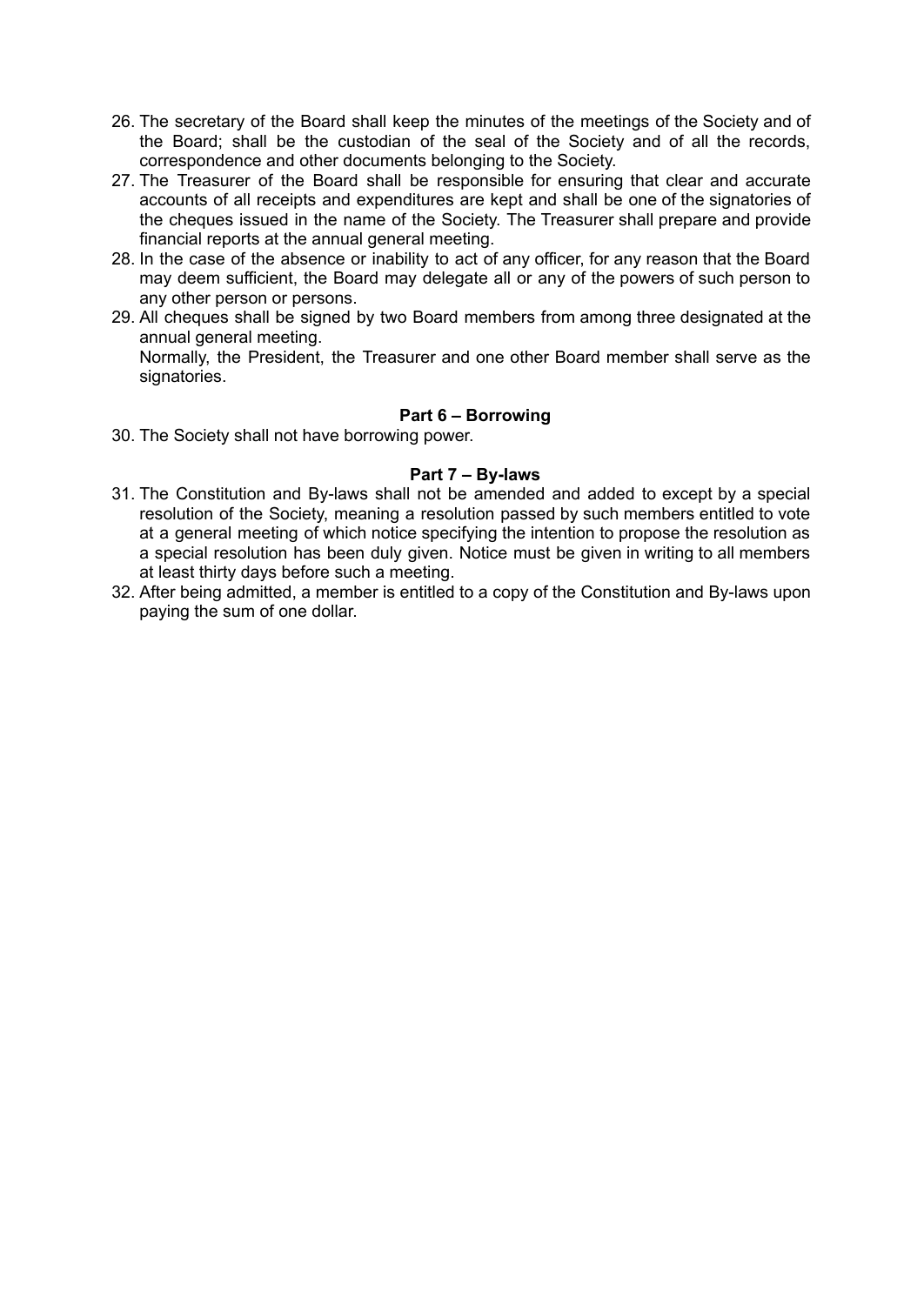### ビクトリア日本語学校協会

#### 協会法会則

### Society Act Constitution

- 1.本協会の名称はビクトリア日本語学校協会とする。
- 2. 協会の目的は、
	- (a) 日本語学校の資金調達と運営を後援・援助すること。
	- (b) 日本語学校における高水準の教育の保持を奨励することである。

#### 規約

以下の条項は、Society Act(協会法)第6(1)条項及びその他の規約に言及される 事柄に関する規約である。

### 第1部 ― 解釈

- 1.(1) 本規約では特別の記載が無い限り、
	- (a) 「ディレクター(理事)」とは、任期中の協会のディレクターを意味する ;
	- (b) 「協会法(Society Act)」とは、その時点で有効の、全ての改正部分 を含む、BC州のSociety Actを意味する。

(2)本規約が有効となる日に効力を持つSociety Actの定義は本規約にも適用さ れる。

2.単数を示す単語は複数を含み、男性を示す単語は女性や団体を含む。その 逆も同様である。

#### 第2部 - 会員資格

- 3.協会の目的・目標に同意する個人または団体は、理事会に申請し、理事会の 承認を得てのみ会員となる。
- 4.日本語学校入学を申請する各生徒の親または保護者は協会会員の申請をする ものとする。
- 5.会員は年会費を支払い、会員費は申請時から1年毎に更新され支払われるもの とする。
- 6.全ての会員は、会則を承認し規約を遵守する。
- 7.会員費の金額は総会で会員の投票により決定される。
- 8.会員の有効期間は年次総会から次回の年次総会までの1年間とする。
- 9. 協会の会員資格は、以下により停止する;
- (a) 脱会を書面で協会に提出、または協会の住所へ郵送した場合。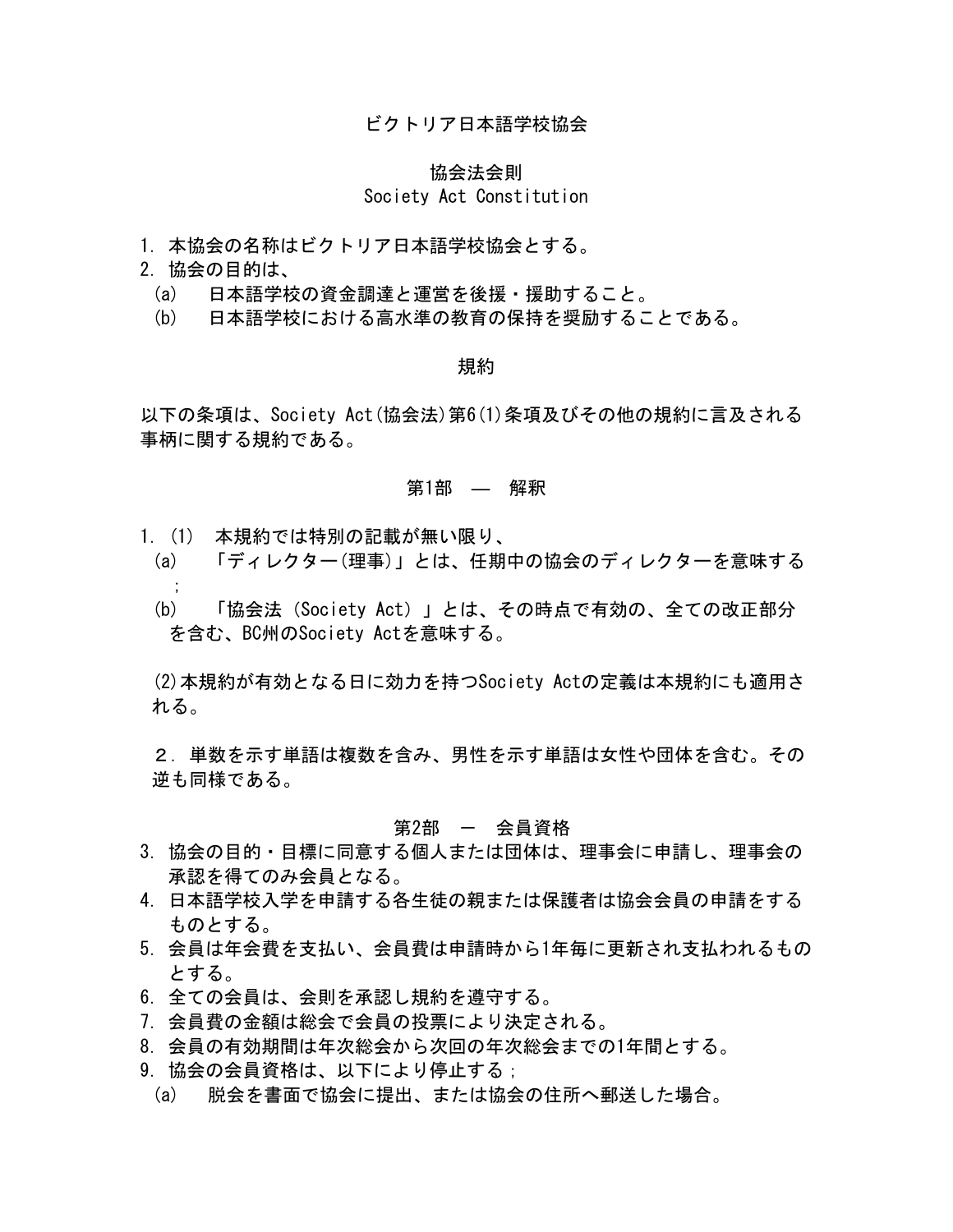- (b) 会員の死亡、または協会の解散の場合。若しくは、
- (c) 理事により定められた期間に適格ではない会員。
- 10. 会員は、時宜を得た支払いを怠った場合、若しくは理由付きで除名・一時 除名(退学・停学)になった場合には、適格ではなくなる。
- 11. 理事会は、出席者の3/4の同意で、不適切・不相応、または協会の関心ま たは世評に危険を及ぼす行動をとると理事が判断する、若しくは協会の会則 または規約を意図的に破る会員を除名または一時除名する権限を持つ。いか なる会員も、理事による聴取の機会無しには、除名・一時除名はされないも のとする。

### 第3部 ― 会員の会合

- 12. 協会の年次総会は理事により決められた場所と日時で、毎年1回開かれ る。
- 13. 年次総会以外の総会は、全て、臨時総会である。
- 14. 理事は、適当と判断される場合には、いつでも、臨時総会を召集できる。
- 15. 年次総会の通知は、日時・場所および概要を記載し、予定会合の14日前ま でに、各会員に郵送されるものとする。
- 16. 協会の年次総会では、前年の役員および理事の報告を取扱う。次年度の理 事が選出され、処理される他の業務が提示されるものとする。会員の全ての 会合において、適格である会員は、各々1票の選挙権を持つ。
- 17. 定足数 ― 理事会会議では、正当に資格のある理事3名以上を含む過半 数が定足数を満たす。適格な会員は、協会の全ての臨時総会および総会での 定足数を満たすが、それぞれの会合の正当な通知を全会員が受け取ったこと を条件とする。
- 18. 会合での選挙方法 ― 各会合では、全ての決議は挙手で決定される。道 標の場合は、議長が決議する。

#### 第4部  $-$  理事 $(\n\Leftrightarrow)$

- 19. 協会の運営と管理は、協会の年次総会で選出または任命され賛成された最 低7名、最高15名から成る理事会に託される。理事は、年次総会の3週間以内 に開かれる最初の理事会会議で、諸役を埋めるものとする。
- 20. 理事会の諸役は、会長、副会長、書記および会計を常任理事として含む。 他に、以下の委員会会長を入れることができる:広報委員会、資金調達委員 会、会員委員会、ボランティア統合委員会、電話連絡委員会など。
- 21. 理事会は1年に最低3回会議を開くものとする。理事会会議は会長または副 会長、若しくは他の理事2名により召集できる。そのような会議の通知は、予 定会議の5日以上前までに各理事に郵送または電話連絡されるものとする。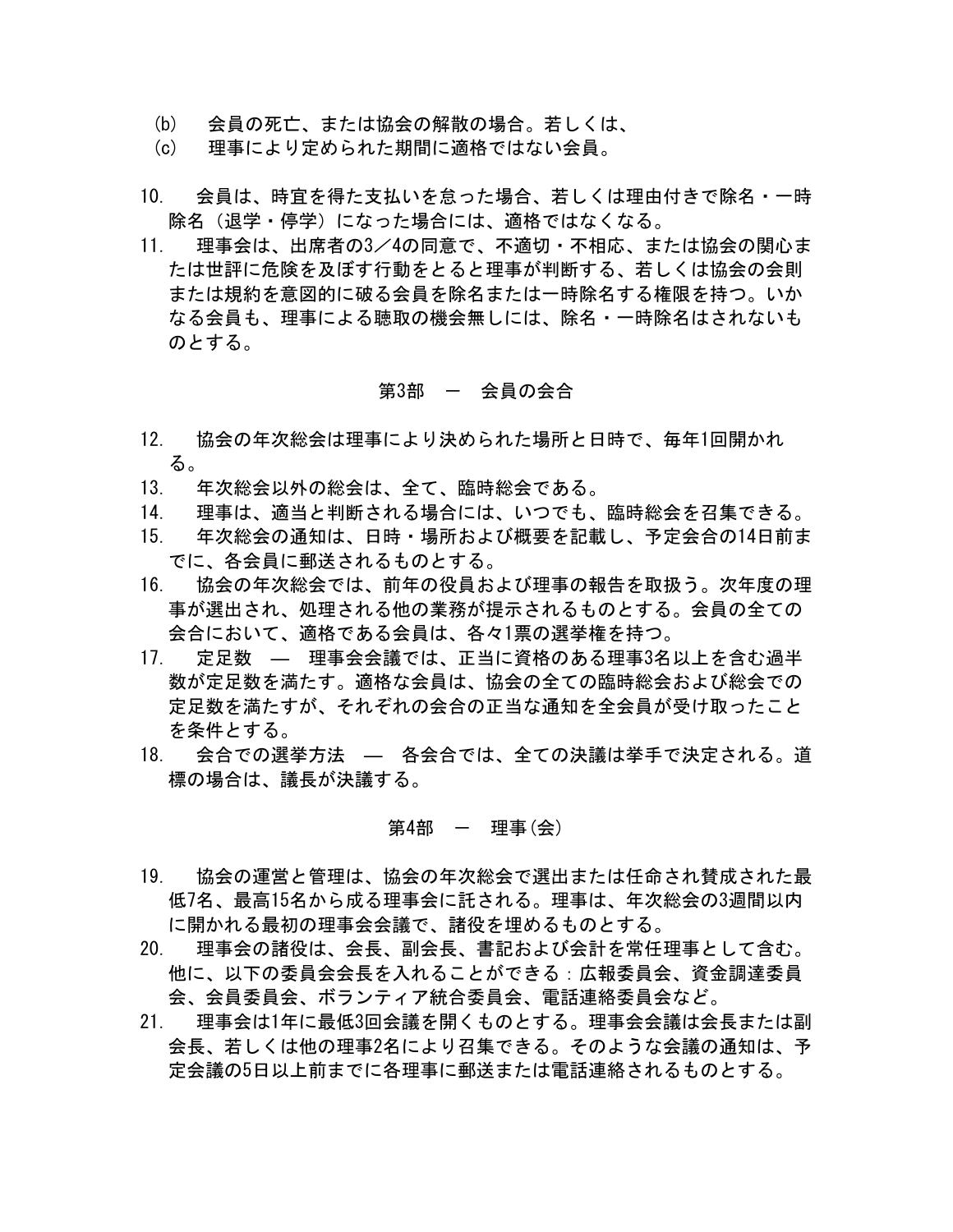- 22. 理事全員により個人的に署名された書面での決議は、正当に召集され構成 された会議で可決されたものと同様に有効である。
- 23. 理事に対する報酬はない。但し、協会のために支払い、理事により承認さ れた経費の払い戻しは、受け取ることができる。

### 第5部 ー 役員の義務

- 24. 会長は、協会または理事会により開かれた会合の議長を担当する;他団体 との交渉において協会を代表し、またはその為の適切な会員を指名する;協 会の名前で発行する小切手の署名者の1人となる;年次総会で、前年のプログ ラム・活動、および達成について、主にその年の最初に発表された目標につ いて、報告する;そして、次年度の協会の目標声明を、年次総会で発表す る。
- 25. 副会長は、会長の不在時に、または会長の命を受けて、会長の義務を遂行 する。会長が辞任した場合は、副会長が会長となり、理事によって新しい副 会長が選ばれる。
- 26. 理事会の書記は、協会および理事会の会議の議事録を保管する;協会の封 印および協会に属する全ての記録、文書および他の書類の管理人となる。
- 27. 理事会の会計は、全てのレシートおよび支出の明瞭・正確な会計が管理さ れていることを確実にすることに責任を持ち、協会の名前で発行される小切 手の署名者の1人となるものとする。会計は、年次総会で会計報告を準備し提 供する。
- 28. 理事会が納得する何らかの理由での、いずれかの役員の不在または不能の 場合、理事会は、そのような人物の全部または何らかの権限を、他の人(達) に委任することができる。
- 29. 全ての小切手は、年次総会で指定された3人の理事会役員の内の2人により 署名されるものとする。通常、会長、会計、および、もう1人の他の理事会役 員が署名者として務める。

#### 第6部 - 借金

30. 協会は、借金する権力は持たない。

### 第7部 - 規約

31. 会則および規約は、協会の特別決議による以外は、変更または追加されな いものとする。特別決議とは、そのような決議が特別決議として提案される 意図が記述された通知が正当になされた総会で、投票権のある会員により可 決された決議を意味する。通知は、そのような会議の30日以上前に全ての会 員に書面で出されなければならない。